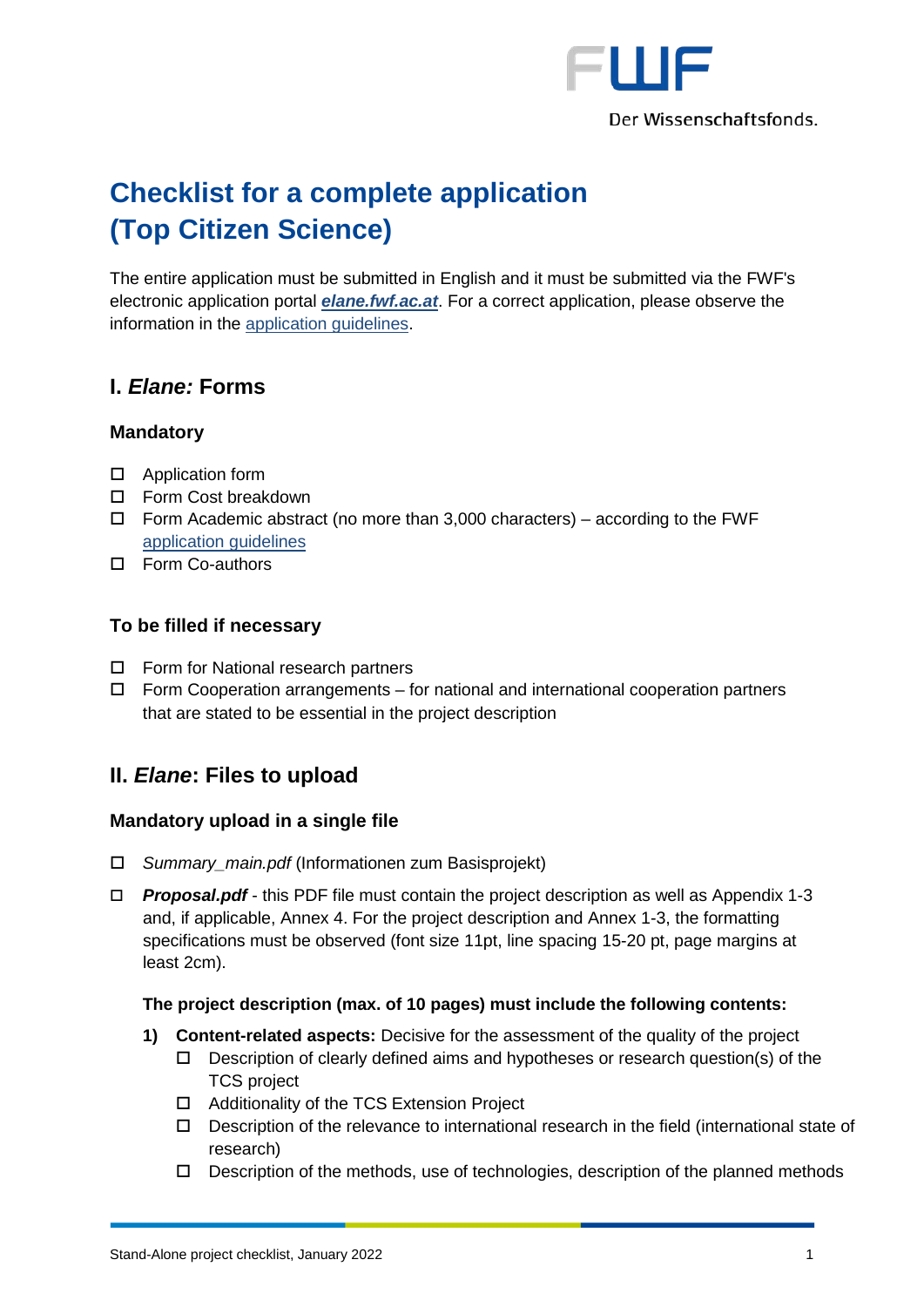

of participation

- $\Box$  Description of the planned cooperation arrangements (national and/or international)
- $\Box$  Presentation of the work plan and timeline
- Description of all potentially ethical, safety-related, or regulatory aspects. Important: this aspect should be addressed briefly in the text even if the applicant believes the project does not raise any ethical issues.
- Description of all potentially sex-specific and gender-related aspects. Important: this aspect should be addressed briefly in the text even if the applicant believes the project does not raise any sex-specific and gender-related issues.

#### 2) **Research team, interaction with citizens, and planned handling of data:**  Are the participating researchers qualified to carry out the project?

- $\Box$  Description of the research-related qualifications of the researchers involved
- $\Box$  Definition and selection of target groups addressed
- $\square$  Description of the communication plan
- $\Box$  Benefits of the project for the citizens
- $\square$  Data quality assurance
- $\square$  Data protection/privacy issues
- 3) Broader effects expected
	- $\square$  Dissemination of research results
	- $\square$  Description of potential effects on other research disciplines

#### Annex 1: **Financial aspects**: The template from the application guidelines must be used.

The explanations must be presented in a way that is comprehensible to the FWF and the reviewers. Non-transparent information may lead to a reduction in the grant amount. The list and justification of the costs requested must be in accordance with the costs indicated in the *Cost breakdown* form.

- $\Box$  Information on the research institution and if applicable those of the national research partners:
	- $\Box$  Available personnel not financed by the FWF
	- $\Box$  Available infrastructure Information on the research institution(s) and the project-specific basic equipment available
- $\square$  Information on the funding requested:
	- $\Box$  Personnel  $\Box$  scientific/scholarly employees
		- □ non-scientific/-scholarly employees
	- Equipment costs
	- □ Material costs
	- $\square$  Travel costs
	- □ Other costs
	- $\Box$  Independent contracts for work and services
- Annex 2: List of works cited in the application (References) on max. 5 pages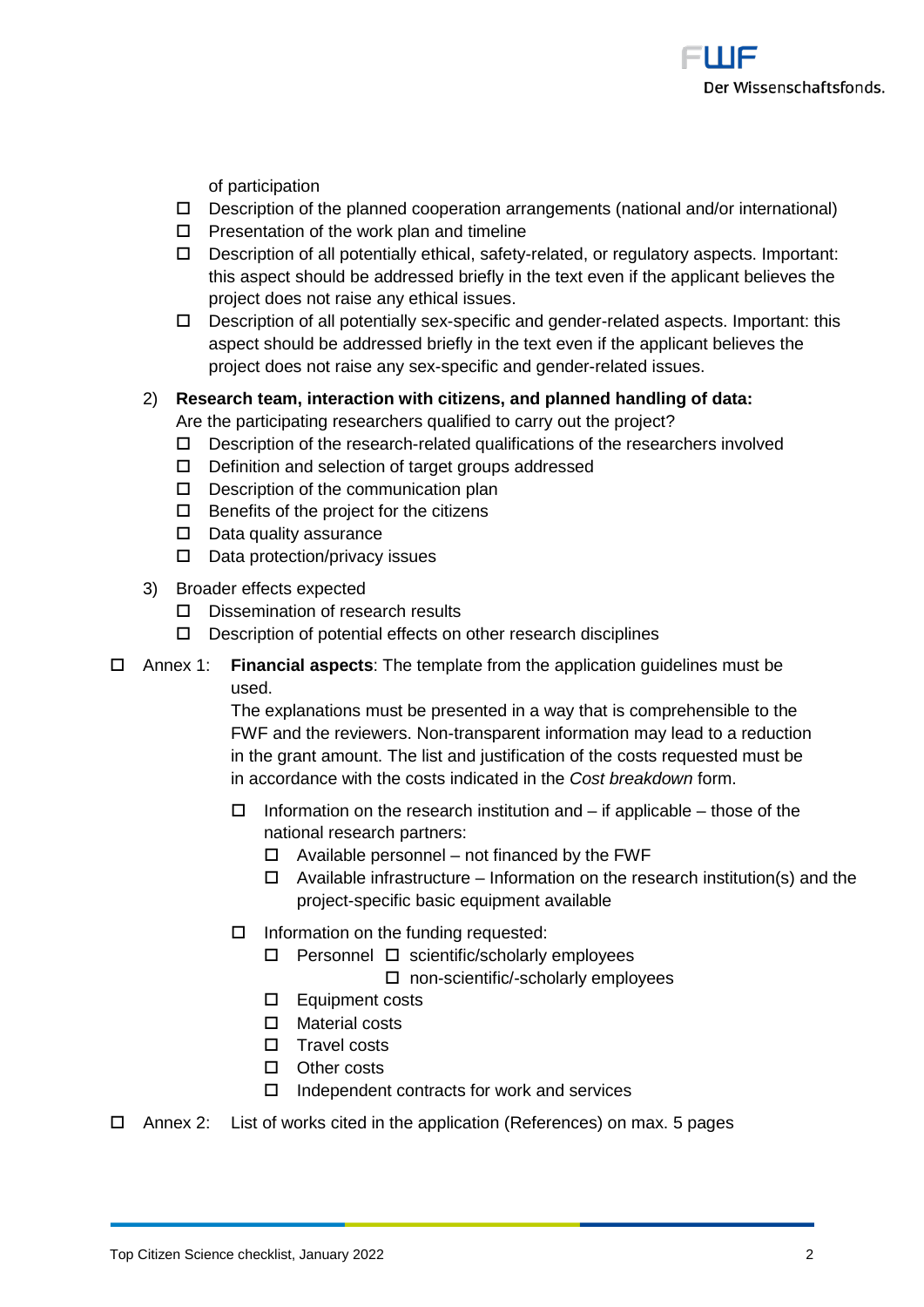

- Annex 3: Academic curriculum vitae and description of previous research achievements (no more than three pages per person) of the principal investigator as well as a maximum of three other project participants
- Annex 4: **If applicable**: confirmations (collaboration letters, no more than 1 page) of national and international cooperation partners that are stated to be essential in the project description.

# **III Attachments:**

## **Mandatory file to be uploaded (attachment)**

 *Publication\_lists.pdf* – publication list of all the key project participants for the last 5 years, broken down into peer-reviewed and non-peer-reviewed, of all participants for whom a scientific curriculum vitae is enclosed, as well as for all essential project members for whom personnel costs are requested; merged into one PDF document.

# **Optional files to be uploaded (general attachment):**

- *Cover\_Letter.pdf* Letter accompanying the application
- *Negative\_list.pdf* List with names of reviewers who are to be excluded from the review of the application for various reasons (max. 3 names)
- *Quotes\_equipment.pdf*  Quotes for equipment pieces from an acquisition value of €5,000.00 incl. VAT (1 offer per requested equipment piece; in the case of several offers merged into one PDF file)
- *Quotes\_other-costs.pdf*  e.g., costs for the project-specific use of available equipment (project-specific "equipment time") or large research facilities, costs for project-specific work carried out outside the applicant's research institution; in case of several offers merged into one PDF file.

If the TCS project submitted is the continuation of an FWF-funded project:

 $\Box$  Follow.pdf - report on previous results or a final report, no more than 6 pages

If the application is the revision of a rejected application (resubmission):

 $\Box$  Overview revision.pdf - overview of all changes made in the resubmitted application (For FWF internal use only)

In the application form must be indicated, whether the response(s) should be passed on to the relevant previous reviewer or all reviewers:

If all the reviewers are to receive this response: *Revision.pdf* - overall response to all reviews